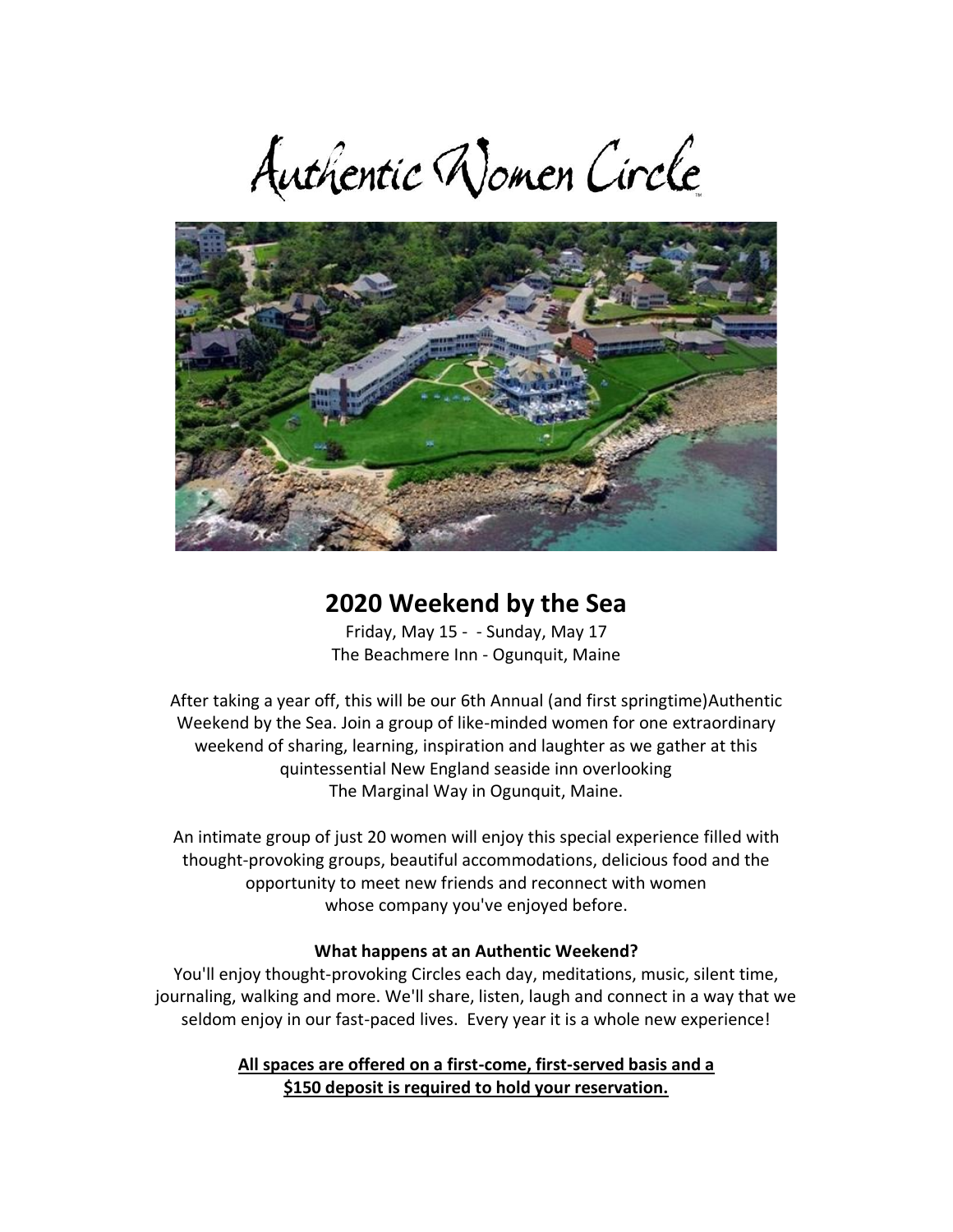

Our Home for the weekend...with suites accommodating 1-4 women.

We will have a variety of rooms once again this year, including a few singles, some appropriate for doubles and others comfortably accommodate three people (and even four if two women don't mind sharing a queen bed for a reduced rate.) Each lovely suite offers a private bathroom and kitchenette with small refrigerator, microwave, sink, dishes and accessories.

The singles are charged at slightly higher rates. These are all charming rooms, all of which are in The Victorian in the middle of the property.

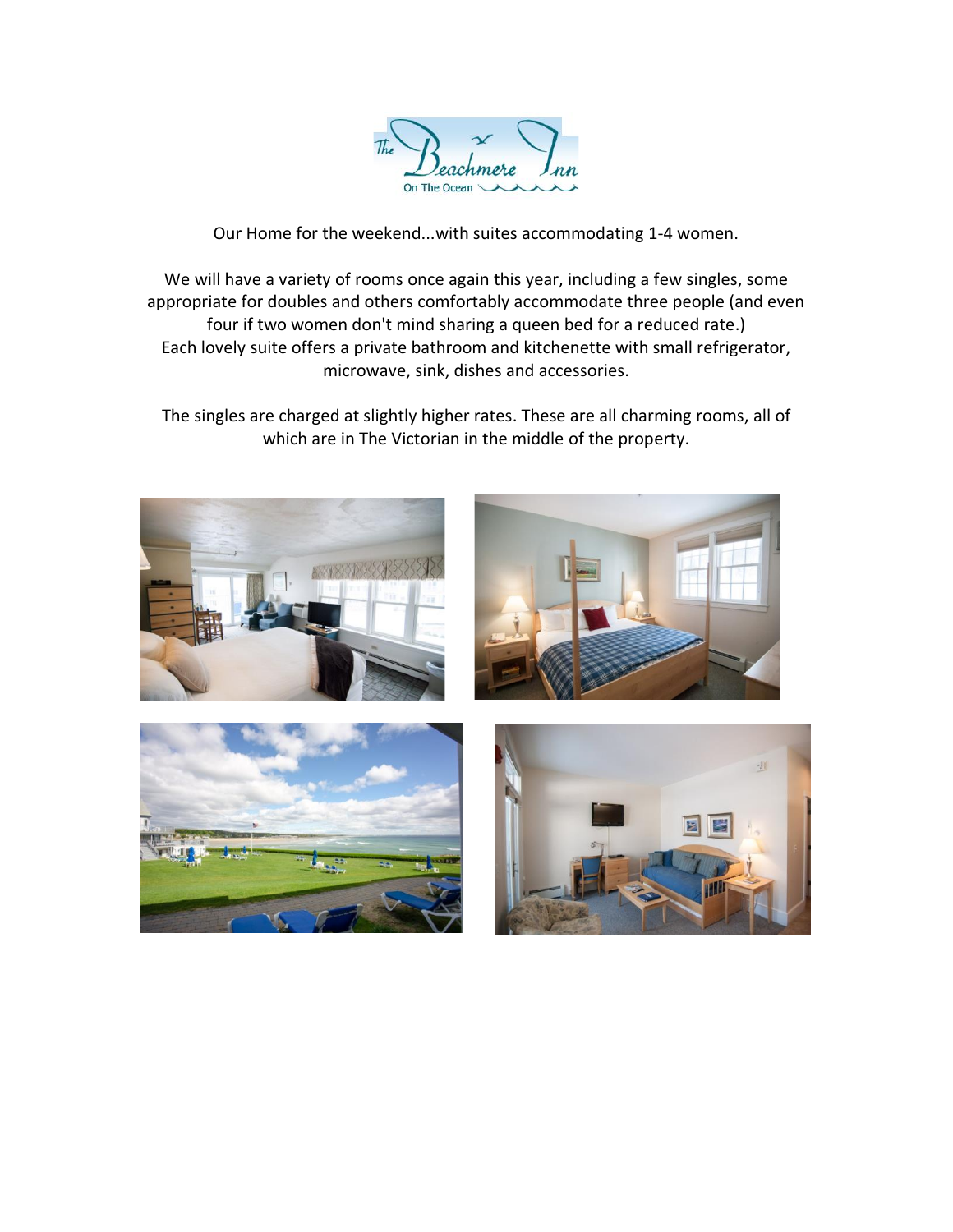### **The price for this Authentic Women's Weekend by the Sea is \$405\* per person and includes:**

**Beautiful Oceanfront Suite Accommodations for Friday and Saturday nights**

*Five Delicious Meals:* Friday Night Dinner Continental Breakfast Buffet on Saturday and Sunday mornings Saturday Luncheon Saturday Night Dinner *All meals include coffee/tea/water service All gratuities are included Soda, wine and other beverages are available at an additional charge and may be paid in cash or charged to your room to be paid a check-out.* 

> **All Authentic Women Circle Groups and Materials** Water, coffee, tea and fresh fruit throughout the day

> > **\*** *Singles are \$465 for the weekend.*

#### **Weekend Discounts**

*All paid Authentic Women Circle members receive \$20 off their weekend.*

*If two women choose to share a King or Queen Bed in a suite (there are several available), and roommates agree to the extra person, they may all enjoy a reduced rate of \$375 per person for the weekend.*

*\_\_\_\_\_\_\_\_\_\_\_\_\_\_\_\_\_\_\_\_\_\_\_\_\_\_\_\_\_\_\_\_\_\_\_\_\_\_\_\_\_\_\_\_\_\_\_\_\_\_*

*A vegetarian or gluten-free food selection can be arranged with advanced notice – please indicate on reservation sheet.* 

*You may select your roommates or we can place you in a suite that you will love. Rooms will be assigned on a first-come, first-served basis.*

*Check-in: Friday, May 15 between 4 and 5PM. On Sunday, we will have groups through Noon, however all guests must check out of their rooms and place belongings in their cars before Sunday groups begin.*

#### *\$150 deposit due with reservation sheet.*

*Deposits are refundable through April 1, after which time they will only be refunded if there is a medical emergency or if we can fill your room with a new guest. Once all 20 slots are filled, we will start a waiting list. Balance is due by April 1.*

*You will be required to register a credit card upon check-in with a \$50 authorization, however it will not be billed at check-out unless you have purchased food, beverages or services that go beyond what is outlined here (i.e. if you order soda, a glass of wine or other alcoholic beverage*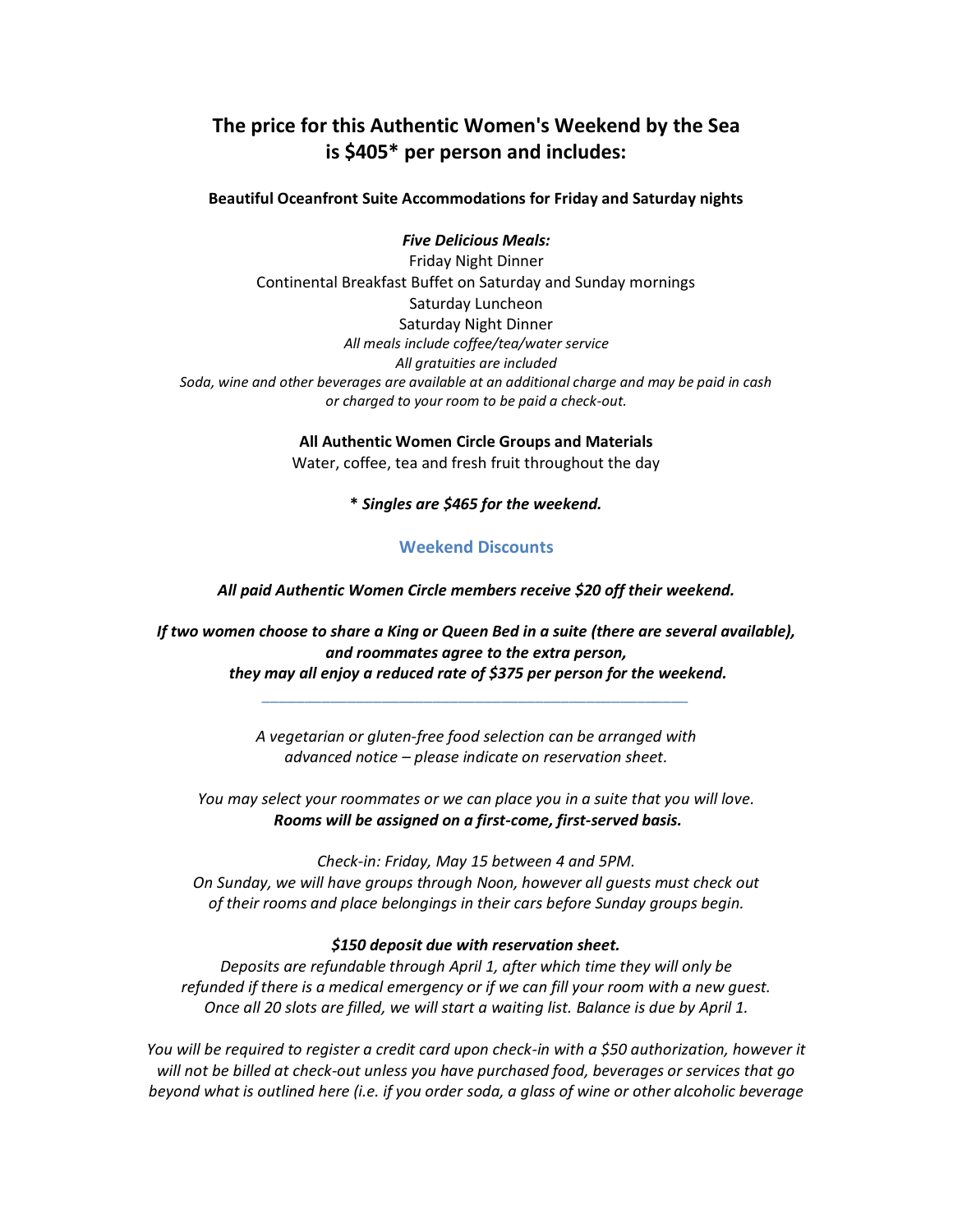*during your stay, you will be billed separately for that and this will be put on your credit card unless you pay cash at time of purchase.)* 

*Guests may be women ages 18-118 and do not need to be members of Authentic Women Circle to participate. However, all guests will be given a set of Authentic Women Circle Guidelines prior to the weekend and must agree to participating in accordance with these gentle guidelines.* 

> *Please find reservation sheet on the next page. Complete fully and return with your \$150 deposit check. Reservations will be taken in the order they are received.*